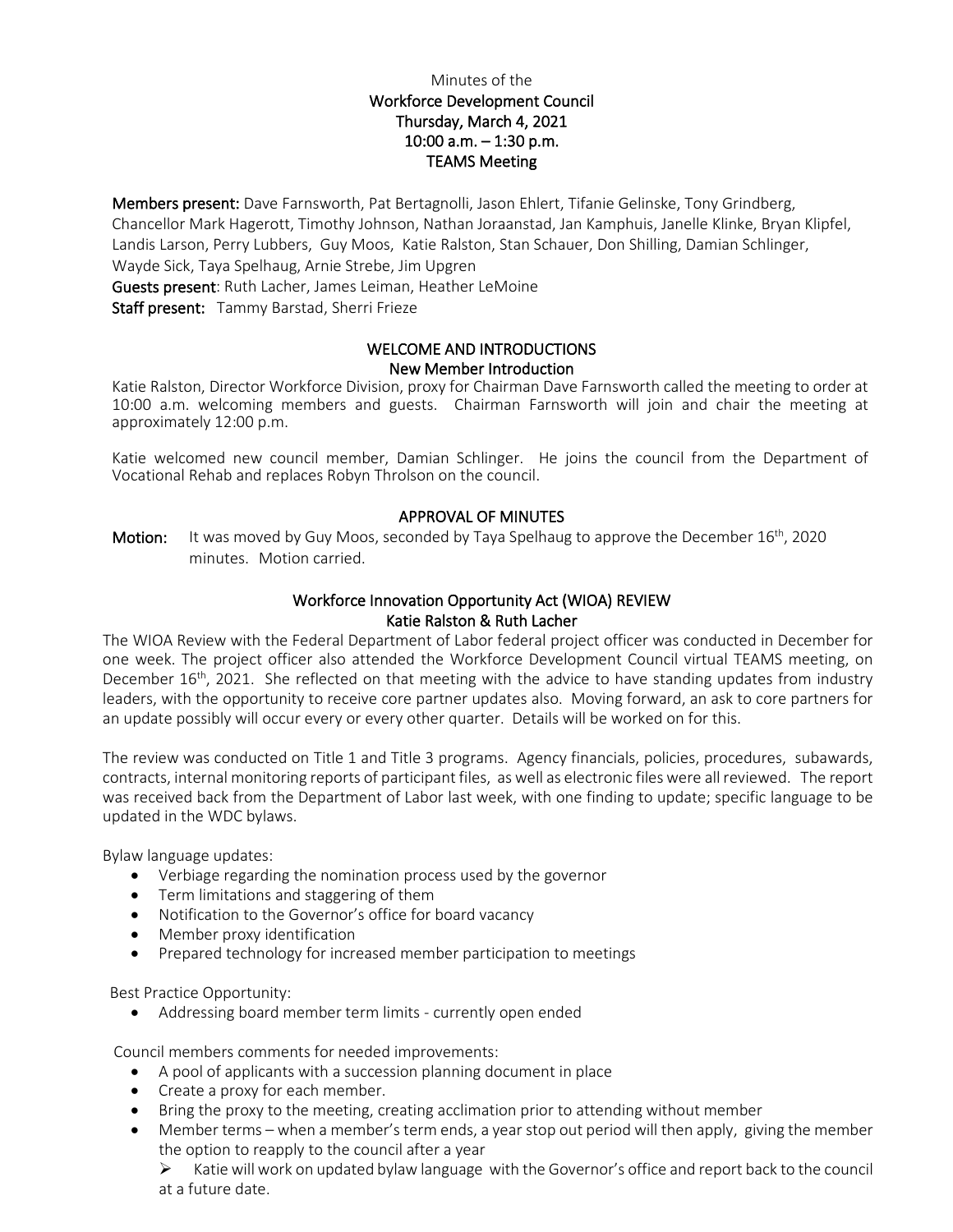### LMI DATA: TOP INDUSTRIES AFFECTED BY COVID 19 Katie Ralston

Katie gave an overview of data supplied by the Labor Market Information division at the Jobs ND state agency for Quarter 3 2019 through Quarter 3 2020.

#### Data employment change by industry

Top three industries with decreased employment due to the pandemic:

- Mining, Quarrying, Oil & Gas = 8,992
- Accommodation and Food Services= 5,258
- Construction= 3,730

Total ND job loss was 33, 117

#### Top three industries with increased employment due to the pandemic:

- Ag, Forestry, Fish/Hunt
- Management of Companies
- Public Administration

#### Other areas highlighted

- Total employment comparison for Q3 2019- Q3 2020 in the top three industries and region
- Average weekly wage change by industry and region
- ND online job opening change from January 2020 January 2021
- ND online resume change from January 2020 January 2021

# INDUSTRY DEEP DIVE ENERGY & ESG – James Leiman CONSTRUCTION – Jason Ehlert HOSPITALITY – Heather LeMoine

#### Energy & Environmental, Social & Corporate Governance (ESG) – James Leiman, Commerce Department

The world has hit half a trillion dollars for the first time in clean energy transition investment, from renewables to cleaner transport, energy storage to agriculture. Changes in consumer demand, the disconnect on energy purchase and the regulatory adjustment.

A North Dakota look at three pillars for addressing:

- Purchased energy from ND
- Political
- Financial

To lead the nation, ND will need to plan for the agility of public-private partnership, along with lead state agencies. The regulatory compliance of ESG will need to be critically addressed, tapping into unique markets of oil, soil, raw materials, with more precision in technology, and value-added production.

 $\triangleright$  James recommended that any council member who is interested in addressing the future of clean energy in ND, attend the EmPower ND Commission weekly Wednesday meetings.

#### Construction – Jason Ehlert, President of the ND Building Trades Unions

Bad News – The industrial industry was hit the hardest, steel trades significantly affected, and oil and gas pulled back on capital projects. Energy sector delayed scheduled outages.

Good News – The commercial industry met or exceeded expectations, HVAC, electrical, plumbing has bounced back. Many trades are reporting a need for more journey workers and apprenticeships.

In summary – Industrial industry will be slow for 12-18 months, but large infrastructure projects projected, with the potential for more workers in the coming four years.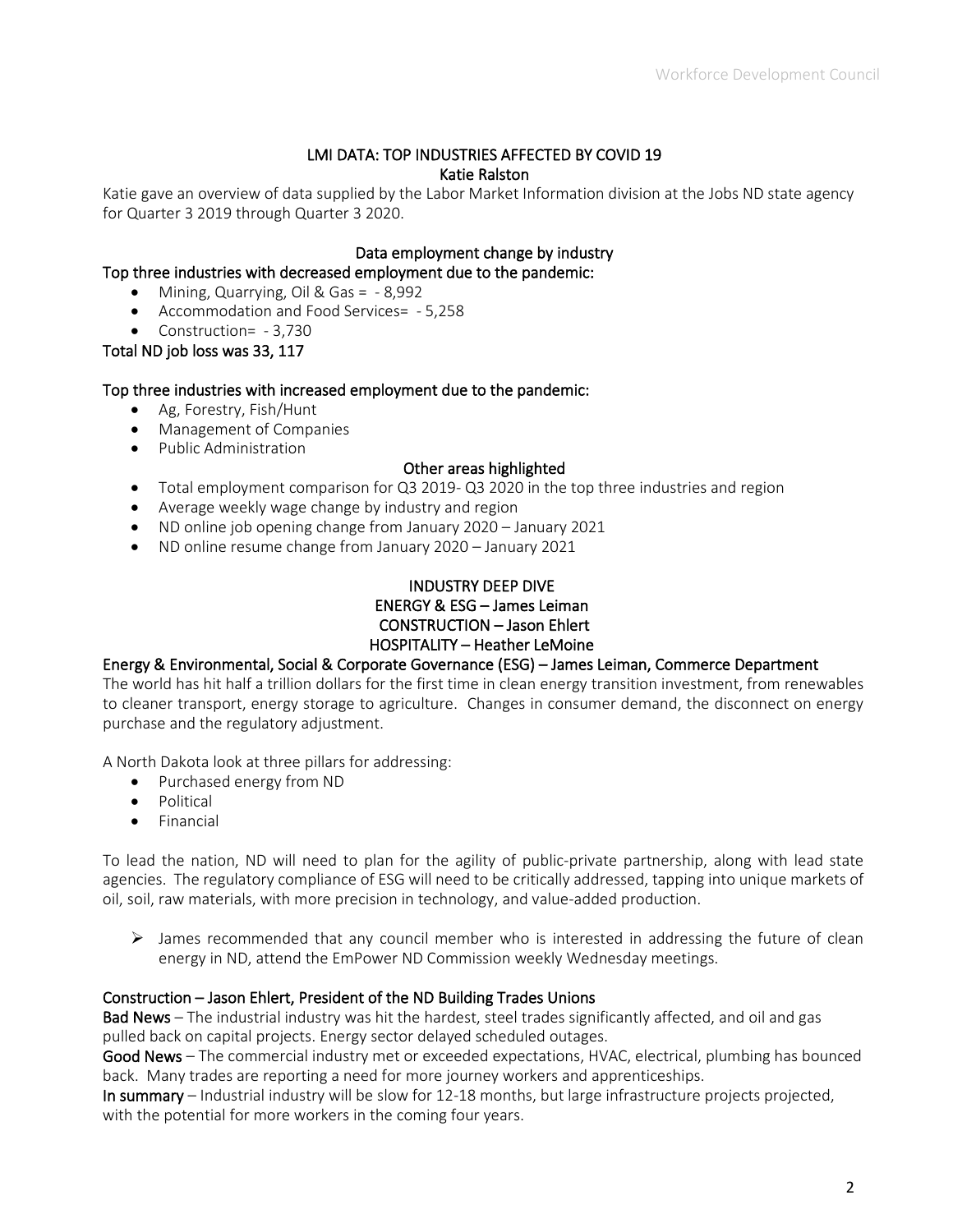## Hospitality – Heather LeMoine, Commerce Department

ND loss - \$1.2 billion, combined with \$94 million in lost state and local tax revenue Visitation in 2020:

- 30% occupancy decrease
- Airport arrivals down 51%
- Canadian arrivals down 77%
- State and national park visitors, slightly up

## Travel Intent and Outlook

- January visits to Theodore Roosevelt National Park (TRNP) were up 185%
- Website traffic up 51% since last year, with interest from every state and 92% of traffic is coming from new visitors

## Economic Outlook

• Oxford Economic expects the economy to add back approximately 5.9 million jobs by Q4 2021, reducing the unemployment rate from 6.8% to 5.0%

## ND Has What People Want – American travelers are interested in:

- Enjoying scenic beauty  $-60.3\%$
- Visiting U.S. National Parks 62%
- Take road trips 54.3%
- Visit historical attractions 49.4%
- Visit state, local, or regional parks 47.8%
- Cuisine and food experiences 45.3%

#### Looking forward

- Travel recovery in 2021
- ND positioned better than heavily populated destinations
- Campaign advertising; promotional efforts, innovative sales
- Economic Resiliency Grant programs
- Monthly industry calls

Chairman Dave Farnsworth joined the meeting at 12:00 p.m.

#### Meeting recessed from 12:15 p.m. – 12:25 p.m.

Meeting reconvened at 12:30 p.m. with Dave Farnsworth chairing the meeting.

#### LEGISLATIVE UPDATES WIOA CORE PARTNERS

#### Wayde Sick – CTE

- HB 1375 Tuition scholarship program for students taking dual-credit courses while in high school  $\triangleright$  Concern is looking at profits from BND to fund program, also same funding for Career Builders Program
- HB 1380 Legacy Fund earnings uses
	- $\triangleright$  Income tax place created in place of 1380 language with amendments for other fund uses • HB 1430 CTE and academic scholarship requirements
		- $\triangleright$  Enrolled at community or tribal college scholarship should be increased for access to \$6,000 scholarship
- HB 1478 School districts to reward high school credit outside of the high school walls
- SB 2196 Sister bill to 1478, create a mastery base high school diploma, more flexibility with high school requirements
- SB 2272 Career Builder continue the program to next biennium, \$3 million set aside from BND
- SB 2019 CTE appropriations Senate side passed with funding:
	- $\geq$  \$1.5 m for costs to continue reimburse CTE operating expenses
	- $\geq$  \$1.0 m for new and expanding programs
	- $\geqslant$  \$1.9 for Train ND
	- $\geq$  \$45 m for career academy grants, new and expanding CTE centers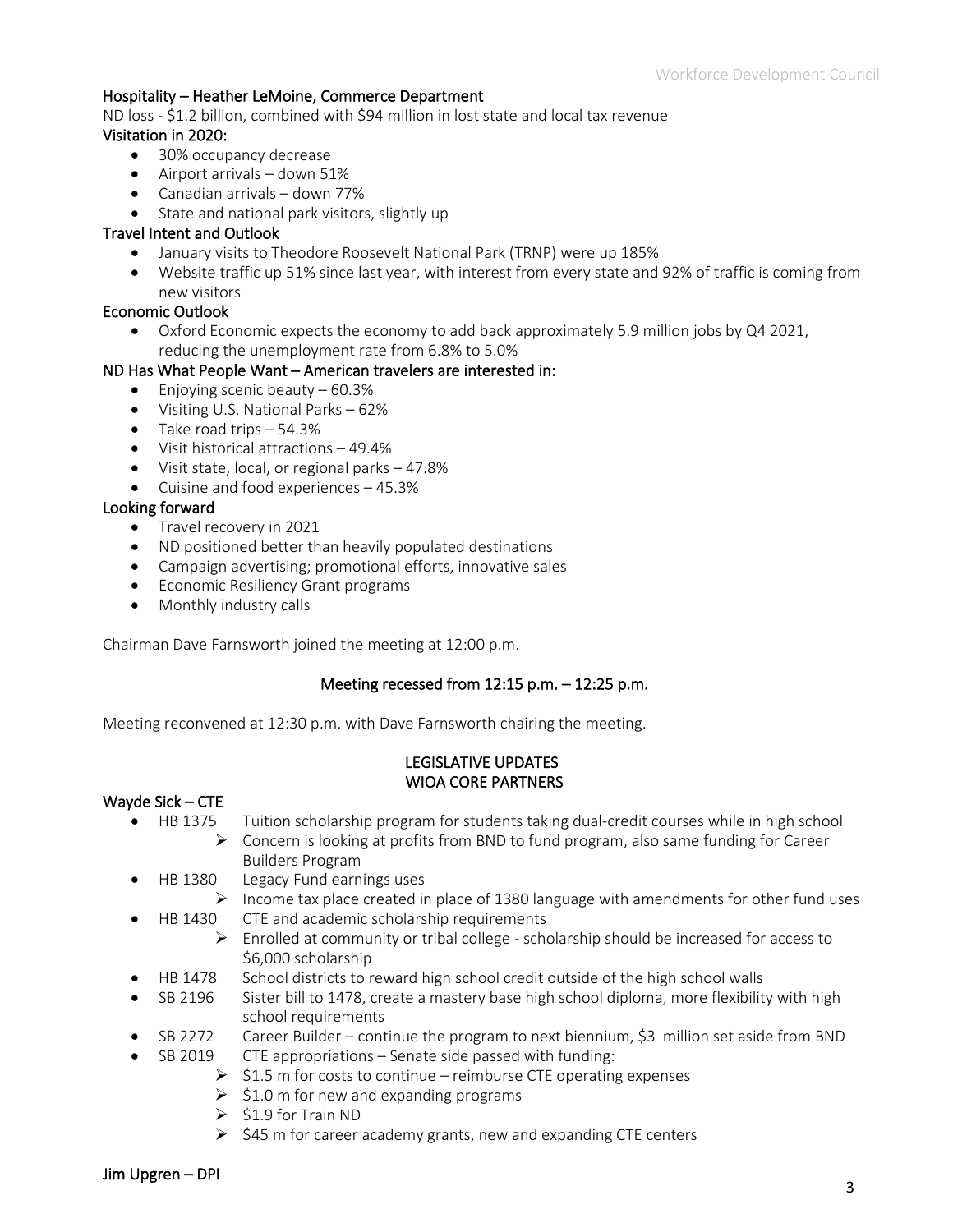- HB 1430 CTE and academic scholarship
	- $\triangleright$  Students can also receive the scholarship, if not attending full time
- HB 1478 School districts to reward high school credits outside of the high school walls
	- $\triangleright$  Proposal to be submitted to DPI. DPI will be writing the administrative rules if bill passes SB 2136 CTE and academic scholarship eligibility uses:
		- $\triangleright$  Language to update to use at more than a two year or four-year college or university Passed Senate
- SB 2147 Allow schools the option to pass a section of the GED exam, the school can make the decision to pass the student – Passed Senate
- SB 2289 Alignment of CTE and academic scholarship with Choice Ready accountability. Three components to be applied, 2 out of 3 needed to pass, for consideration of Choice Ready. - Passed Senate

# Chancellor Mark Hagerott – NDUS

- SB 2030 Challenge Matching Grant
	- $\triangleright$  Clauses of planned parenthood added, language to be worked on Passed Senate HB 1380 Legacy Fund earnings uses
		- $\triangleright$  Research is not being funded in the bill, hope to be put back in

# Ruth Lacher – Jobs ND

- SB 2016 Job Service Appropriations bill Passed Senate
- HB 1278 Unemployment Insurance compensation for a military spouse
	- $\triangleright$  Allows for spouse to receive unemployment insurance when a move must happen for job relocation to the military spouse – Passed House

# Damian Schlinger – Vocational Rehab

• HB 1405 Income tax credit for the employment of individuals with development disabilities -Passed House

# Katie Ralston – Commerce

- SB 2175 Clean up language from SB 2306 from last session expand the license process for military and military spouses. – Passed Senate
- SB 2266 Review of occupational and professional laws and rules to update good moral character, moral turpitude. – Passed Senate
- HB 1466 Move early childhood programs from DPI to DHS. Piece of bill affects Commerce with the grant program. Commerce supports the bill.
- SB 2018 Commerce Appropriations Passed Senate
	- $\triangleright$  \$1 million in matching funds –state funds for Technical Skills Grant
	- $\triangleright$  Has been a big success with 200 graduates, \$924 thousand invested around the state
	- $\geq$  \$755 thousand for Operation Intern program
	- $\geq$  \$320 thousand for non-resident nurse recruitment program

# WDC MEMBER UPDATES

#### All

# Guy Moos – Manufacturing

- Company is wrapping donuts for a new marketed product
- Adding employees

# Taya Spelhaug – Technology

• Launched UpskillingND through TRAIN ND in partnership with th ND State College of Science. Seventy students have graduated through the Linked In platform

# Nathan Joraanstad – Agriculture

- Expecting to grow this year, more interest in Ag Technology
- Adding employees

# Jan Kamphuis – Healthcare

- Vaccines are the biggest issue
- Receiving more vaccines to the state and more sites are being set up across the state.
- ND leading the nation in getting population vaccinated